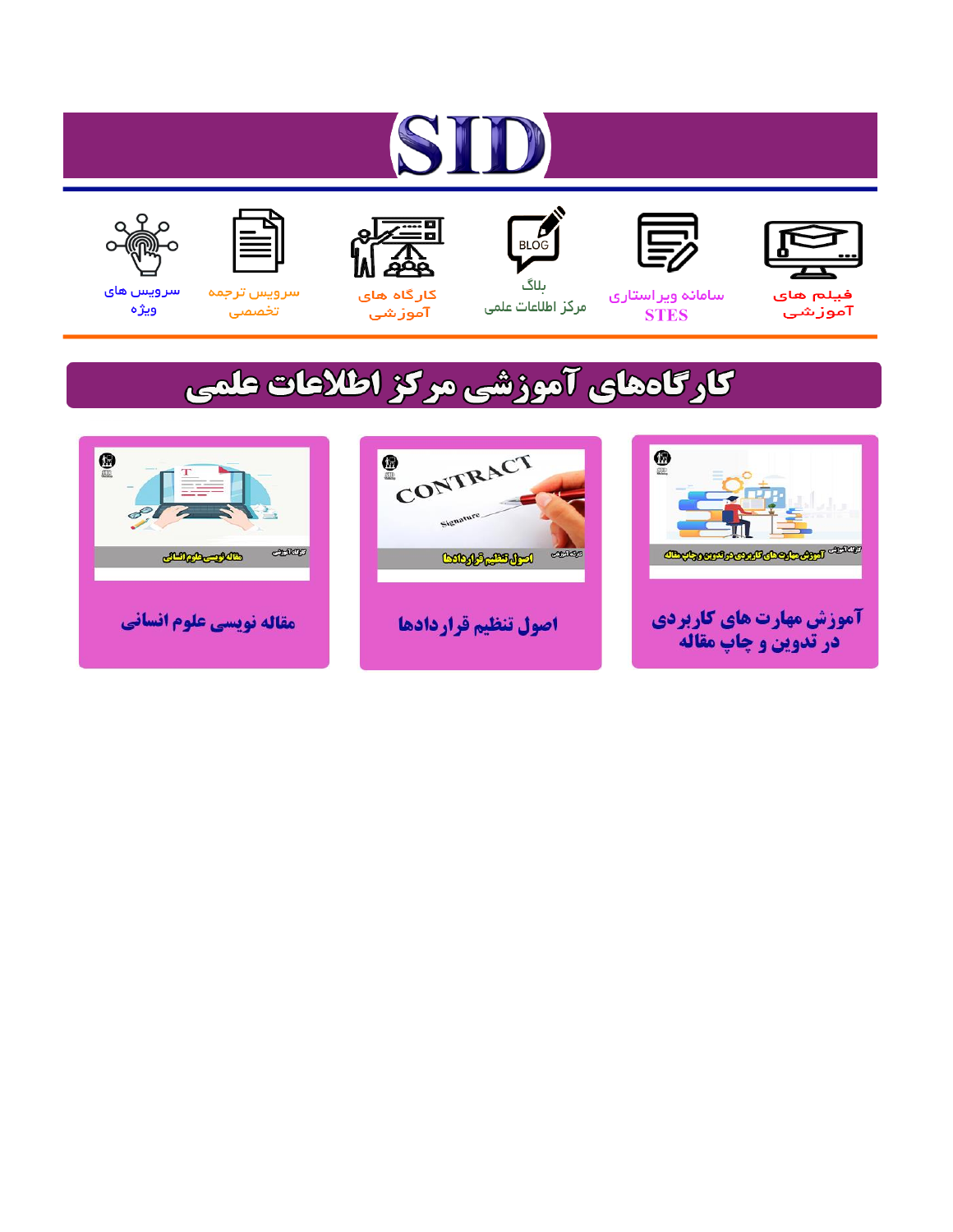*Med J Islam Repub Iran.* 2018(26 Dec);32.130. https://doi.org/10.14196/mjiri.32.130



### **Professionalism and its role in the formation of medical professional identity**



Mina Forouzadeh<sup>1</sup>, Mehrzad Kiani<sup>2</sup>, Shabnam Bazmi<sup>\*2</sup>

Received: 3 Dec 2017 Published: 26 Dec 2018

#### **Abstract**

 **Background:** The honorable medical profession is on the verge of being reduced to a business. Evidence suggests that professionalism is fading and today's doctors are faced with value-threatening problems and gradually begin to forget their main commitment as medical professionals. Many of the problems faced by doctors are rooted in non-professionalism. Mere education in the science and practice of medicine produces an inefficient medical workforce and leads to the formation of a distorted professional identity. In the past decade, educational innovations targeting the formation of desirable professional identities have been presented and are considered a vital part of medical education for the development of professionalism. The present study was conducted to examine the relationship between the formation of professional identity and professionalism. Professionalism education is essential in the formation of a desirable professional identity.

 **Methods:** This review article was done in 2015 through searching databases, such as PubMed, Elsevier, Google Scholar, Ovid, SID, and IranMedex, using keywords of professionalism and professional identity, and medical education. Among the 55 found articles, 30 were assessed and selected for review.

 **Results:** The formation of professional identity is a process with the following domains: professionalism, and development of a personal (psychosocial) and a cultural identity, which is derived from the unification of professional, personal, and ethical development. The main components required for the formation of a desirable identity are, therefore, rooted in the dimensions of professionalism and professional development. The need for teaching professionalism has a reciprocal relationship with the formation of professional identity.

 **Conclusion:** There is a reciprocal relationship between formation of a desirable professional identity and development and strengthening of professionalism. Modern medical education should be designed to develop professional identity, and professionalism acts as an essential part of its curricula throughout the entire course of a doctor's education, with the aim of acquiring a desirable professional identity.

**Keywords:** Professionalism, Professional identity, Medical education

*Conflicts of Interest: None declared Funding: None* 

*\*This work has been published under CC BY-NC-SA 1.0 license. Copyright© Iran University of Medical Sciences* 

*Cite this article as*: Forouzadeh M, Kiani M, Bazmi Sh. Professionalism and its role in the formation of medical professional identity. *Med J Islam Repub Iran. 2018* (26 Dec);32:130. https://doi.org/10.14196/mjiri.32.130

#### **Introduction**

*\_\_\_\_\_\_\_\_\_\_\_\_\_\_\_\_\_\_\_\_\_\_\_\_\_\_\_\_\_\_* 

Since the late 1960s, the issue of ethical patient care, with origins in the Code of Hammurabi and the Hippocratic

*Corresponding author: Dr Shabnam Bazmi, sh\_bazmi2003@yahoo.com*

<sup>1.</sup> Medical Ethics Department, Iran University of Medical Sciences, Tehran, Iran

<sup>2.</sup> Medical Ethics Department, School of Traditional Medicine, Shahid Beheshti University of Medical Sciences, Tehran, Iran

Oath, has been vehemently raised in the US. In 1999, the Accreditation Council for Graduate Medical Education

*↑What is "already known" in this topic:* 

The necessity of professionalism in medicine and teaching it to **learners** 

*→What this article adds:*

The reciprocal relationship between establishing a desirable professional identity and developing professionalism and modern medical education should lead to a desirable professional identity, with professionalism as an essential part of its curricula. One of the key elements in the formation of a professional identity is the promotion of professionalism, and thus modern medical education should be designed in such a way to devote a significant part of the curriculum of student education to professionalism.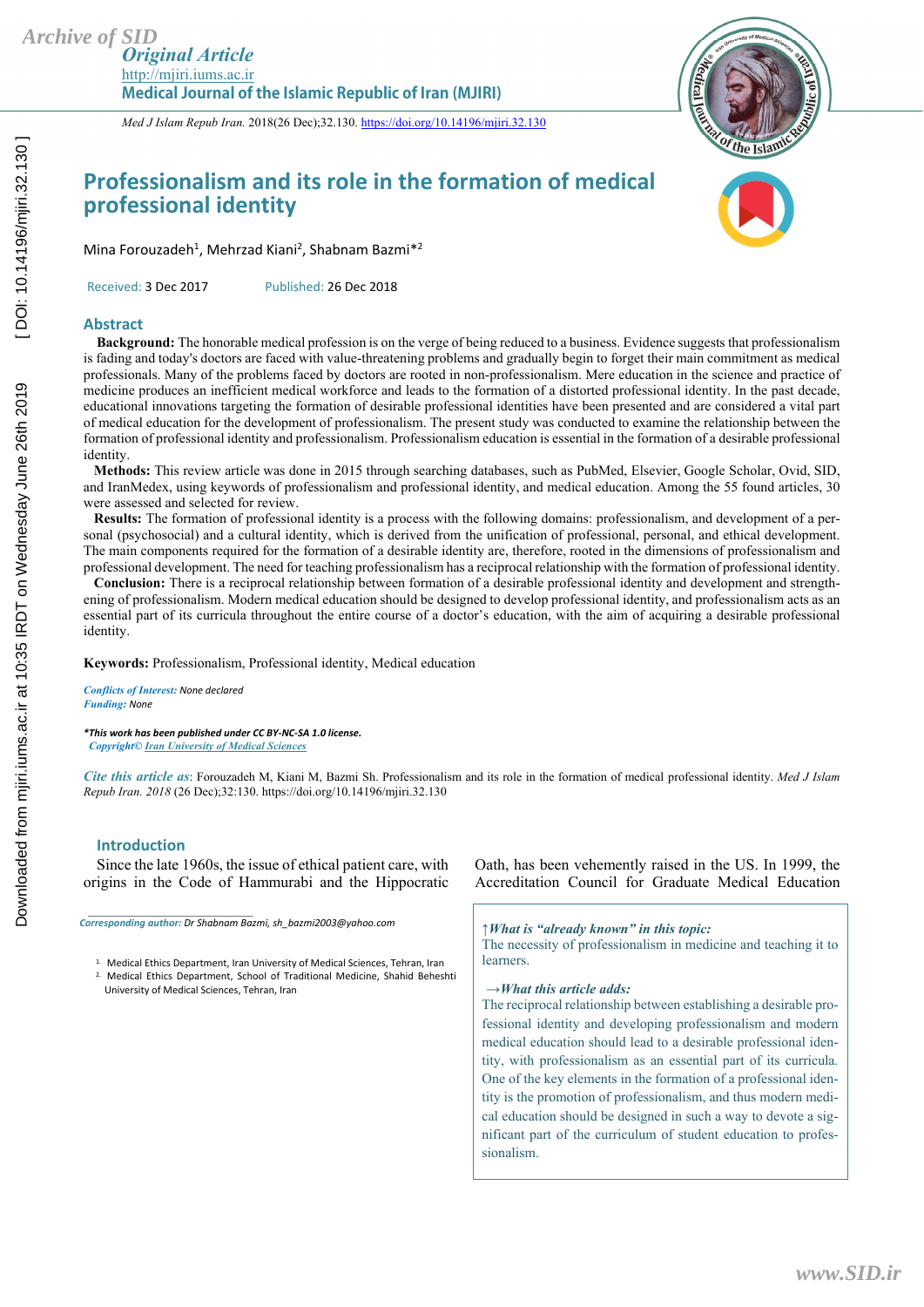#### Role of professionalism in formation of medical professional identity

(ACGME) took measures to reinforce and put the general capabilities of all specialized disciplines into practice. Accordingly, all the graduates of specialty and subspecialty medicine had to be able to demonstrate these crucial capabilities. Professionalism was one of these 6-fold capabilities. Clinical students needed to practice and demonstrate to this board their commitment to professional responsibilities, their adherence to the principles of medical ethics, and their sensitivity to different patient communities. The Association of American Medical Colleges (AAMC) confirms professionalism as a necessary element for being a good doctor. Stern argues that professionalism is founded on 3 components: clinical competence, communication skills, and ethical understanding (1). This definition emphasizes the fact that professionalism is a set of attitudes and conducts in medical students and doctors that includes 3 basic principles:

1. The prioritization and welfare of the patient: This principle is based on a commitment to the patients' interests, with philanthropy as a main component that strengthens the doctor-patient relationship.

2. Patient autonomy: Doctors should respect the patients' autonomy, be honest with them, empower them for making informed decisions about their treatment, and prioritize their decisions regarding their own care.

3. Social equity: The medical profession should promote equity in the health system, which involves the fair distribution of medical resources.

Doctors should actively seek to actualize the 3 principles of medical professionalism through adherence to the following 10 responsibilities to eliminate discrimination from the health system based on race, gender, economic status, ethnicity, religion, and social class:

1. Competence and ability to perform medical work and maintain, improve, and update these capabilities

2. Honesty with the patients

3. Patient confidentiality

4. Establish a good and proper relationship with the patients

5. Improve the quality of services provided to the patients and the community

6. Improve the community's access to medical care and help expand medical services and establish universal health care

7. The fair distribution of the limited medical resources available, including time and services

8. Maintain the community's trust

9. Scientific knowledge and commitment to learning: Ongoing professional medical education should not be restricted to medicine, and other sciences, especially human sciences, history, and philosophy, should also be learnt.

10. Professional accountability (2).

#### **Methods**

The research method was reviewed in this review article. By reviewing accessible articles electronically and using such keywords as professional identity and medical education, internet search was performed and existing literature and resources were studied. Based on the studies, professionalism and its principles were first defined. Then, the

reasons for the need for professionalism and professional identity were investigated. Next, the process of forming a professional identity in a medical student was analyzed.

#### *The necessity of professionalism in medicine*

The honorable medical profession appears to be turning into a "pay for service" business, and this transformation is manifested in many developed and developing countries as a gradual loss of trust in doctors. Evidence suggests that professionalism is fading and today's doctors are faced with value-threatening problems and gradually begin to forget their main commitment as medical professionals (3). Many problems faced by doctors are rooted in non-professionalism (4). A review of literature on professionalism reveals that medical educators have come to emphasize this issue and are trying to overcome these threats. Changes, therefore, need to be made to the current medical culture, education environment, and curriculum as a step in the promotion of professionalism. Mere education in the science and practice of medicine produces an inefficient medical workforce that not only has less constructive results for the community and patients, but also puts people at risk (5). There has been much debate on the issue of professionalism in recent years and scholars have come to place a great emphasis on the importance of teaching professionalism in medical sciences universities, and this attribute is now considered a key aspect of medical education. Therefore, a doctor needs a strong professional identity, both in ethical and clinical aspects, to confidently practice medicine. Students who have acquired all the knowledge and practical skills required for their field will hardly be successful in the medical profession unless they develop a desirable professional identity (6).

Thus, the concept of professionalism is not the same as professional identity, as professional identity refers to how the individual perceives himself as a doctor, while professionalism refers to the possession and exhibition of the conduct of a professional. The influence of professionalism on the formation of professional character and its associated conducts is one of the challenges in medical education and formation of professional identity (7, 8). The present article addresses the importance of professionalism in the formation of a desirable professional identity in a doctor.

#### *Professional identity*

In their analysis of professional identity, Cardoso et al. argued that the number of publications on this issue has increased during 2002 and 2011 and that the majority of these publications were produced in 2011. These articles mostly focused on developing the stages of professional identity as described by Jebri (9, 10). A doctor's professional identity is how he perceives and conducts himself as a doctor (11) and as such is a complex structure that connects motivations and competencies to acceptable professional roles (12). An old theory describes professional identity as a set of fixed attributes or social roles (13). Contemporary constructivist theories regard the formation of professional identity as a dynamic phenomenon that is in consistent harmony with the social and communication domains surrounding it (14-16).

http://mjiri.iums.ac.ir **2** *Med J Islam Repub Iran.* 2018 (26 Dec); 32:130.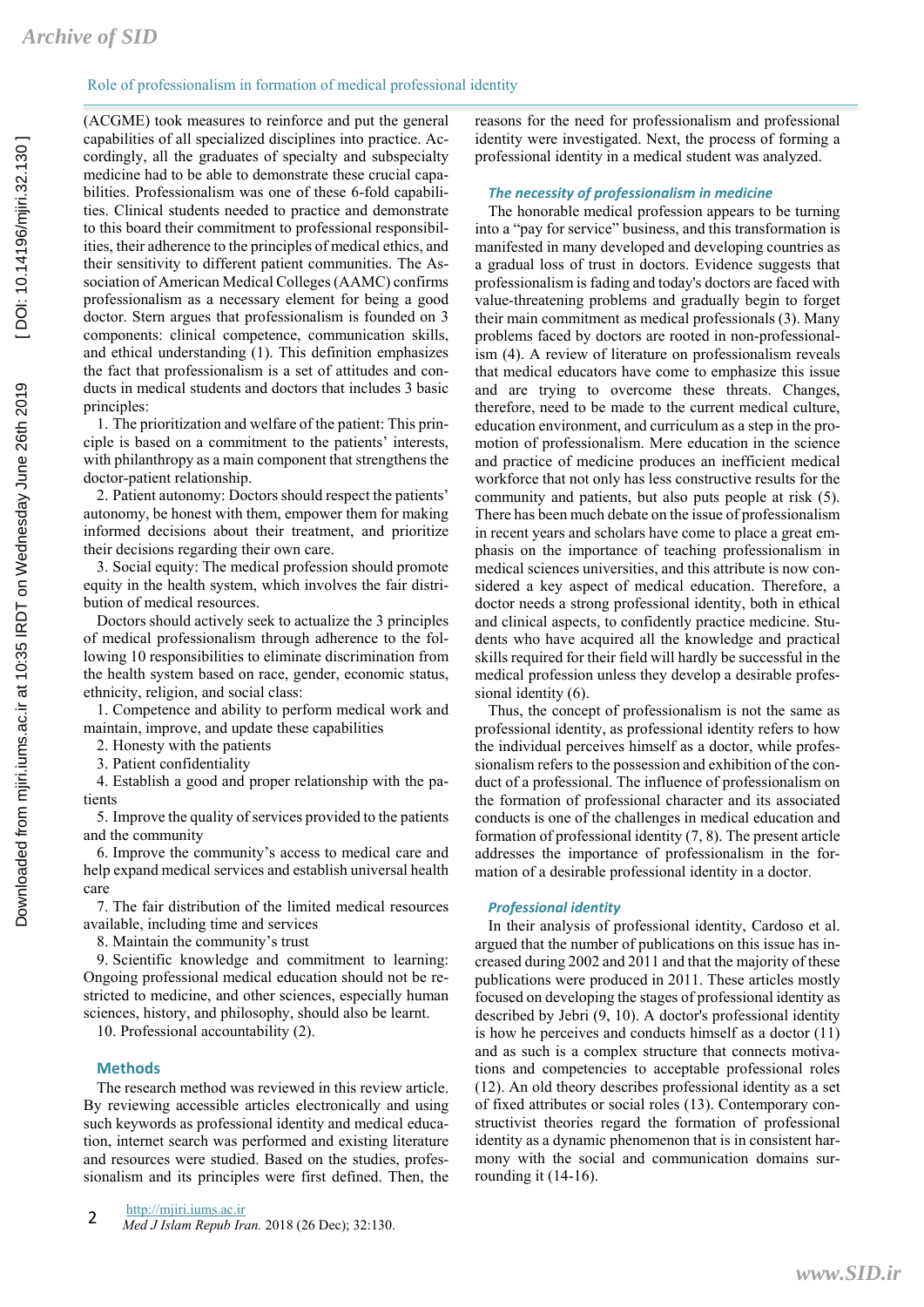The formation of professional identity is a developing, active, dynamic, and constructive process and an essential part of competence-based education (17), which involves the development of professional values, ethical principles, and wishes, and a revision of one's performance (self-reflection) with regards to one's personal identity (18, 19).

Holden et al. suggest that the formation of professional identity is a changing process through which knowledge, skills, and decent human values and behaviors are combined with a doctor's own personal identity and main values (20).

Students enter the field of medicine with an already-established identity and strive to obtain a doctor's identity. This professional identity develops in the course of the students' socialization and is a process by which the professional individual learns to act in harmony with the practices of a particular community or group by internalizing its values and norms. Students need to fully grasp the identity they acquire and later reflect these experiences in the clinical setting. Thus, the educational environment should support the development of a professional identity and be accountable for presenting this identity and take note of any hidden formal and informal curricula (21).

#### **Discussion**

 The role of professionalism is essential in developing professional identity, which is a process through which an ordinary individual becomes a doctor, and it consists of the followings: professionalism, and the development of both a professional (psychosocial) and a cultural identity. Accordingly, the US and Canada have presented educational innovations targeting the development of professional identity. A common characteristic of these educational techniques is the development of professional competence as central to the techniques. These innovations support the development of professional identities and share a significant part of the efforts made to improve the quality of care and increase flexibility for being humane, relevant, and acting like a humane doctor. Medical education authorities, thus, seek the best measures needed to train good doctors with a double emphasis on scientific development and maturation of humanity. Professional identity is ultimately acquired through one's own personal identity. The main components of developing identity are rooted in the dimensions of professionalism and professional development (excellence in service provision, growing self-knowledge, and vigorous monitoring) (22).

Professionalism is expected from doctors, however, they are never taught, and the medical community and the rest of the society believe that medical professionalism is threatened by its failures. The movement of professionalism was developed a few decades ago in response to these threats, and with the evolvement of medical care, professionalism was also analyzed in medicine according to its existential origin and necessity; then, trainings and evaluation methods were developed for it (23). The Carnegie Foundation holds that the formation of professional identity is the same as development of professional values and should be the backbone of medicine. People enter medical schools with identities already developed in childhood and

wish to join the clinical medicine community and successfully acquire the identity of a medical student and a clinician with a strong sense of belonging to their chosen specialty. Therefore, the aim is to build an identity that integrates personal and professional values in the clinical setting for the service-recipient community. Cruess believes that the real aim in teaching professionalism is to help students develop a desirable professional identity and this needs to become a principle of medical education. The next step after the realization of this goal is to track and evaluate the progress of every individual toward acquiring a professional identity. In the development of a desirable professional identity, it does not suffice to reach the DOES level (the conscious display of conducts expected of a doctor) in the Miller pyramid; rather, the IS level should be aimed by permanently showing attitudes, values, and conducts expected of a person for thinking, acting, and feeling like a doctor. According to the Miller pyramid, the KNOWS level indicates the bases of knowledge, including knowing and understanding the axial principles of professionalism. The SHOW HOW level indicates the behaviors that are expected of a doctor under supervision. In the DOES level, the individual consciously displays the conducts expected of a doctor. In the KNOWS HOW level, it is necessary to know when personal conduct is appropriate. Finally, at the pinnacle of the pyramid or the IS level, conducts should occur naturally, as the students are trained to think, act, and feel like a doctor and have a grasp over them; the graduated doctor repeatedly acts like a doctor according to the attitudes, values, and beliefs he has acquired over time; and as a result of the social experiences and interactions gathered in the clinical community, he displays his personal identity or identities (24-26).

The failure of the educational environment to support this model during the course of education can delay the process (27-29). Thus, students and residents are recommended to actively engage in the process of developing their own identities (30, 31). Frost-Regeh acknowledge that the aim is not to homogenize all personal identities into a standard; rather, maintaining the individual's personal identity and ensuring the diversity of identities are both important in the medical profession, and students are expected to realize the main virtues of a good doctor, including competence, kindness, honesty, and integrity, while retaining that 'self' with which they have first entered the medical school and to always regard these virtues as necessary components of a doctor's identity on which they will certainly insist in the future (32-33).

#### **Conclusion**

The results of previous studies suggest that the curriculum for the formation of a professional medical identity is still at its early stages of development and requires synergy between different perspectives to help develop a desirable professional identity among doctors. Very few studies have been conducted in the past decade on professionalism and professional medical identity. Yet, the majority acknowledge the existence of a reciprocal relationship between developing a desirable professional identity and establishing and strengthening professionalism. Moreover, modern medical

#### http://mjiri.iums.ac.ir

*Med J Islam Repub Iran.* 2018 (26 Dec); 32.130.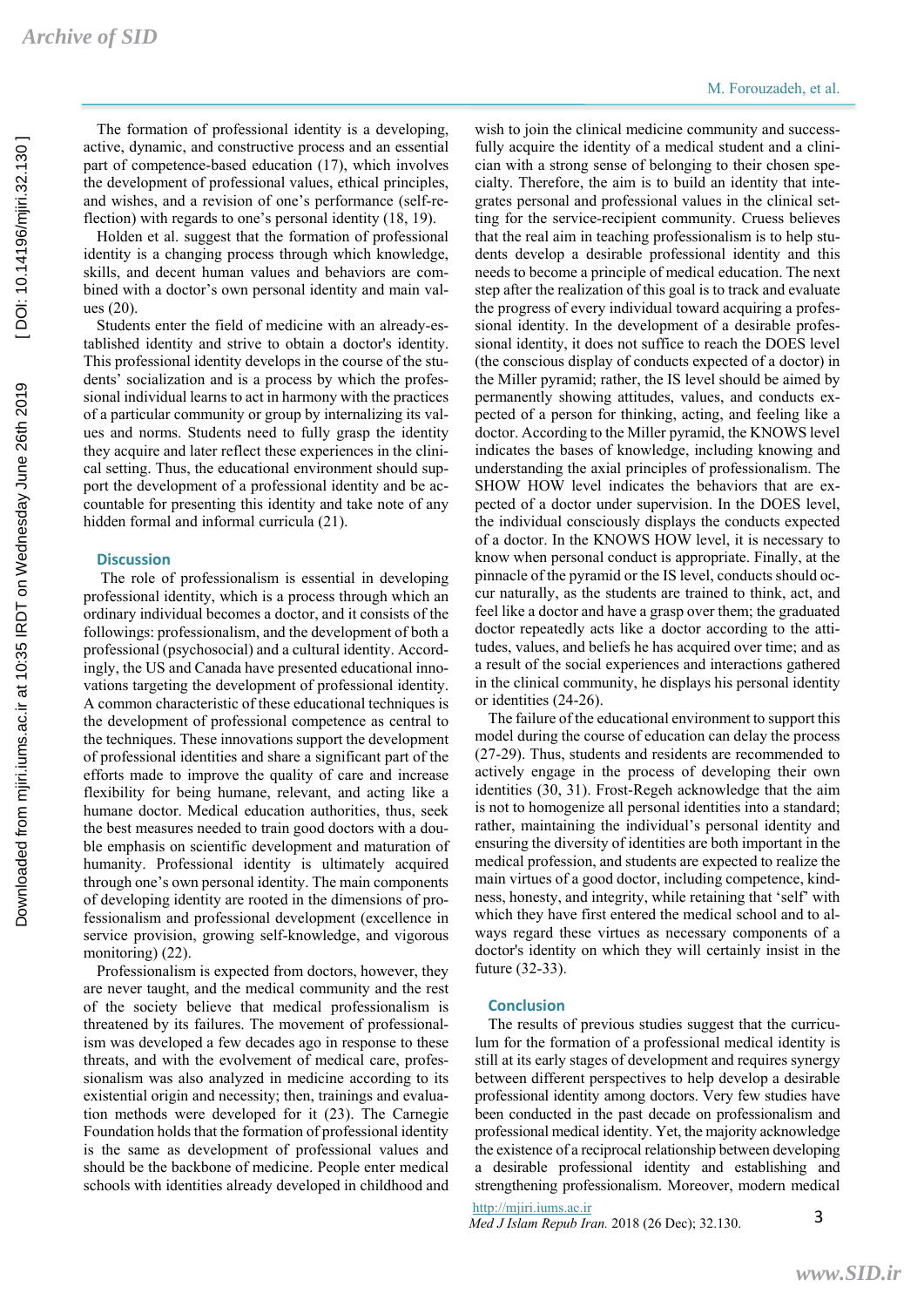#### Role of professionalism in formation of medical professional identity

education should be designed in such a way that leads to the development of a desirable professional identity, with professionalism acting as an essential part of its curricula throughout the entire course of a doctor's education, with the aim of acquiring a desirable professional identity.

#### *Conflict of Interests*

The authors declare that they have no competing interests.

#### **References**

- 1. Stern DT, ed. Measuring Medical Professionalism. New York, NY: Oxford University Press; 2006.
- 2. Saberi G, Nemati Sh, Fakhreiya S, Heidarzadeh A. Medical professionalism and its education to medical students. J Res Med Educ. 2013; 10(2):100-106.
- 3. Spector ND, Trimm RF. Teaching, Promoting and Assessing Professionalism Across the Continuum: A Medical Educator's Guide. The American Board of Pediatrics and the Association of Pediatric Program Directors. www.abp.org/ABPWebsite/publicat/professionalism.
- 4. MacKenzie CR. Professional and medicine. HSS J. 2007;3(2):222-227.
- 5. Kirk LM. Professionalism in medicine: definitions and considerations for teaching. Baylor Uni Med Center. 2007;20(1):13–16.
- 6. Wilson I, Cowin LS, Johnson M, Young H. Professional identity in medical students: Pedagogical challenges to medical education. Teach Learn Med. 2013;25:369–373.
- 7. Wagner P, Hendrich J, Moseley G, Hudson V. Defining medical professionalism: a qualitative study. Med Educ. 2007;41(3):288-94.
- 8. Cohen JJ. Professionalism in medical education, an American perspective: from evidence to accountability. Med Educ. 2006;40(7):607-17.
- 9. Jebril MY. The evolution and measurement of professional identity. PhD., Disseration. The Graduate School of the Texas Woman's University, College of Health Sciences 2008-11.
- 10. White MT, Borges NJ, Geiger S. Perceptions of factors contributing to professional identity development and specialty choice: a survey of third- and fourth-year medical students. Ann Behav Sci Med Educ.  $2011:17(1):18-23$
- 11. Cole M, Walker S. Teaching and stress. Milton Keynes: open University Press. 1989.
- 12. Gleeson C. Education beyond competencies: a participative approach to professional development. Med Educ.  $2010:44(4):404-411$ .
- 13. Cruess RL, Cruess SR, Boudreau JD, Snell L, Steinert Y. A schematic representation of the professional identity formation and socialization of medical students and residents: A guide for medical educators. Acad Med. 2015;90:718–725.
- 14. Talisman N, Harazduk N, Rush C, Graves K, Haramati A. The impact of mind–body medicine facilitation on affirming and enhancing professional identity in health care professions faculty. Acad Med. 2015;90:780–784.
- 15. Adler SR, Chang A, Loeser H, Cooke M, Wang J, Teherani A. The impact of intramural grants on educators' careers and on medical education innovation. Acad Med. 2015;90:827–831.
- 16. Pimentel MH, Pereira FA, Pereira MA The Constraction of social and professional identity of profession: NURSING. Prismasocial. 2011;7.
- 17. RamosIi FRS, Ramos Do Ó J. Bioethics and professional identity the healthcare worker's construction of the experience of him/herself. Inteface. 2009;13(29).
- 18. Korica M, Molloy E. Making sense of professional identities: Stories of medical professionals and new technologies. Human Relations. 2010; 63(12):1879-190
- 19. Holden MD, Buck E, Luk J, Ambriz F, Boisaubin EV, Clark MA, et al. Professional identity formation: Creating a longitudinal framework through TIME (transformation in medical education). Acad Med. 2015;90:761–767.
- 20. Mayer M, Newton D. Primary Care "Provider" and Professional Identity. JAMA. 2016;316(13):1411.
- 21. Wald HS. Professional Identity (Trans) Formation in Medical Education: Reflection, Relationship, Resilience. Acad Med. 2015;90(6):701– 6.
- 22. Levinson W, Ginsburg S, Hafferty FW, Lucey CR Understanding Medical Professionalism. New York, NY McGraw Hill. 2014.
- 23. Hafferty FWCruess RL, Cruess SR, Steinert Y. Professionalism and
- http://mjiri.iums.ac.ir
- *Med J Islam Repub Iran.* 2018 (26 Dec); 32:130. 4

the socialization of medical students. Teaching Medical Professionalism. New York, NY Cambridge University Press. 2009:53–73.

- 24. Bebeau MJKenny N, Shelton W. Evidence based character development. Lost Virtue: Professional Character Development in Medical Education (Advances in Bioethics, Volume 10). Oxford, UK Elsevier. 2006:47–87.
- 25. Monrouxe LV. Identity, identification and medical education: Why should we care? Med Educ. 2010;44:40–49.
- 26. Jarvis-Selinger S, Pratt DD, Regehr G. Competency is not enough: Integrating identity formation into the medical education discourse. Acad Med. 2012;87:1185–1190.
- 27. Forsythe GB. Identity development in professional education. Acad Med. 2005; S112–S117.
- 28. MacLeod A. Caring, competence and professional identities in medical education. Adv Health Sci Educ Theory Pract. 2011;16:375–394.
- 29. Hafferty FWCruess RL, Cruess SR, Steinert Y. Professionalism and the socialization of medical students. Teaching Medical Professionalism. New York, NY Cambridge University Press. 2009:53–73.
- 30. Jarvis-Selinger S, Pratt DD, Regehr G. Competency is not enough: Integrating identity formation into the medical education discourse. Acad Med. 2012;87:1185–1190.
- 31. Cruess RL, Cruess SR, Boudreau JD, Snell L, Steinert Y. Reframing medical education to support professional identity formation. Acad Med. 2014;89:1446–1451.
- 32. Cruess RL, Cruess SR. Teaching medicine as a profession in the service of healing. Acad Med. 1997;72:941–952.
- 33. Shulman S. Signature pedagogies in the professions. Daedalus. 2005;134:52–59.